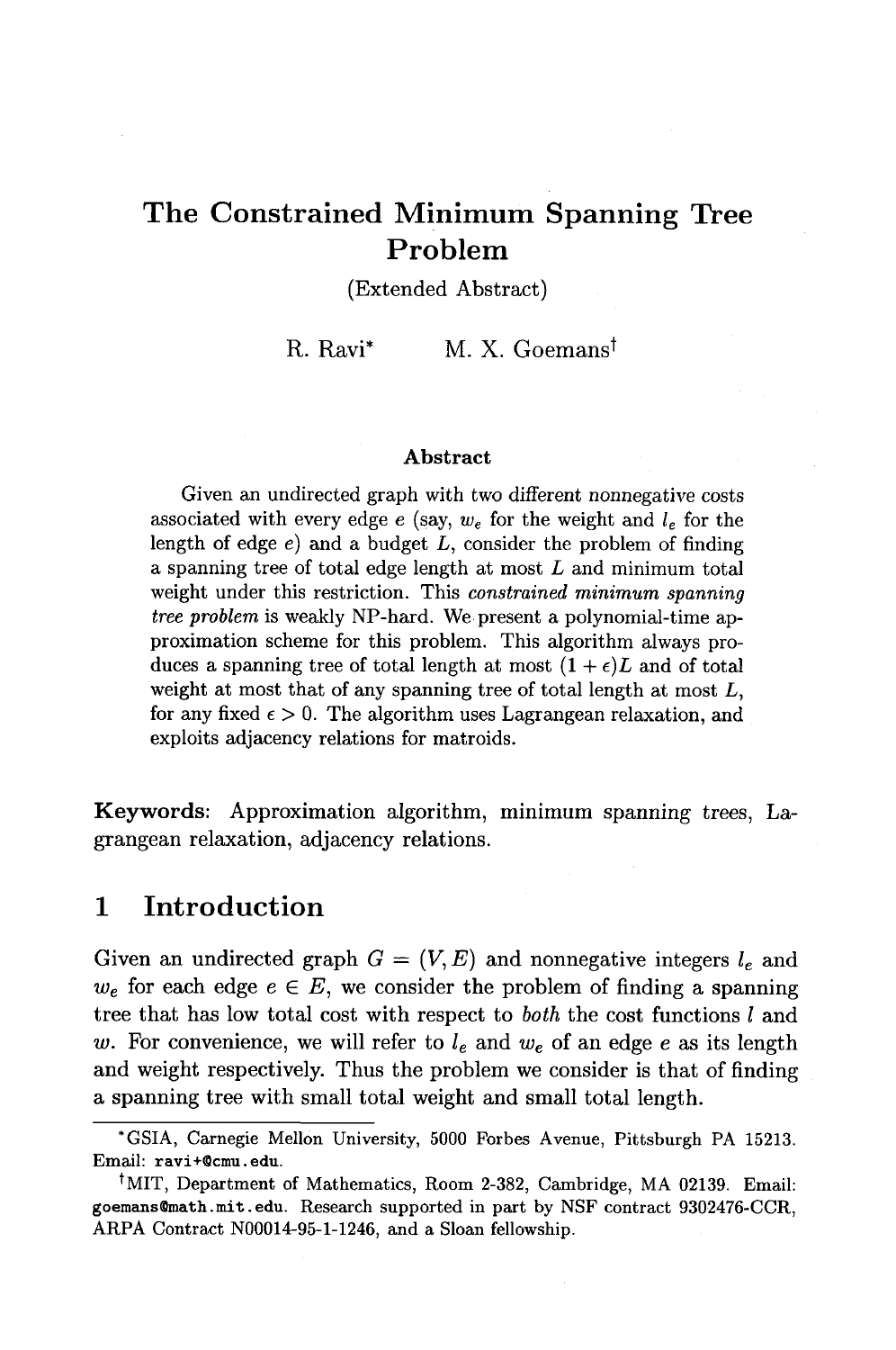This is a bicriteria problem. A natural way to formulate such problems is to specify a budget on one of the cost functions and minimize the other objective under this constraint. The problem therefore becomes a capacitated problem. In this case, we can specify a budget  $L$  on the total length of the spanning tree and require a tree of minimum weight under this budget restriction. We call this problem the *Constrained Minimum Spanning Tree problem.* 

**Lemma 1.1** [1] The constrained minimum spanning tree problem is (weakly) NP-hard.

Define an  $(\alpha, \beta)$ -approximation for this problem as a polynomial-time algorithm that always outputs a spanning tree with total length at most  $\alpha L$  and of total weight at most  $\beta W$ , where W is the minimum weight of any spanning tree of  $G$  of length at most  $L$ . In other words,  $W$  is the answer to the constrained minimum spanning tree problem formulated in the previous paragraph. Observe that the definition is not completely symmetric in the two cost functions; the quantity  $L$  is given.

In this extended abstract, we first present a  $(2, 1)$ -approximation algorithm for the constrained minimum spanning tree problem. The algorithm is based on Lagrangean relaxation, and the proof of the performance guarantee exploits the fact that two adjacent spanning trees on the spanning tree polytope differ by exactly two edges (one in each tree). Moreover, this algorithm can be implemented in almost linear time using an elegant technique of Meggido [6].

We then refine the algorithm to derive an approximation scheme. The precise result is given below.

**Theorem 1.2** For any fixed  $\epsilon > 0$ , there is a  $(1 + \epsilon, 1)$ -approximation algorithm for the constrained minimum spanning tree problem that runs in polynomial time.

The same result holds if we replace the set of spanning trees by the bases of any matroid.

Note also that the above approximation can be used to derive a  $(1, 1+)$  $\epsilon$ )-approximation algorithm for the constrained minimum spanning tree problem that runs in pseudopolynomial time. This observation follows from more general arguments in [5]; we reproduce it here for completeness. In this latter problem, we must find a tree of length at most the budget L and of cost at most  $(1 + \epsilon)$  times the minimum weight of any tree of length at most L. The idea is to use the weights rather than the lengths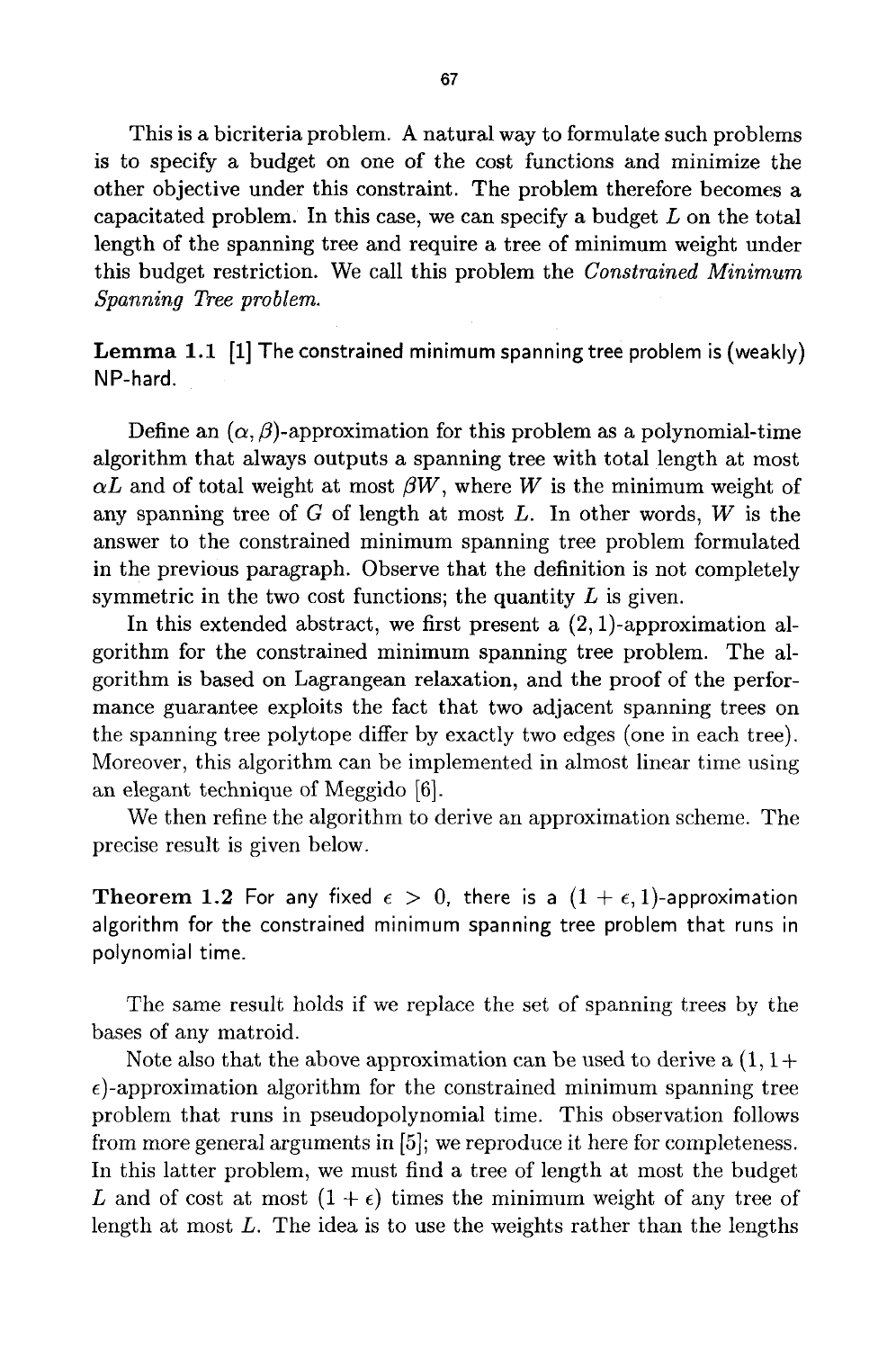as the budgeted objective in the available algorithm. Consider running the given algorithm for all possible integral budget values on the weight of the tree to find a tree of approximately minimum length. Over all these runs, find the smallest value  $W'$  of the budget such that the length of the tree output is at most  $L$ . Since no smaller value of the budget on the weight of the tree gives a tree of length at most  $L$ , it must be the case that  $W'$  is a lower bound on the weight of any spanning tree of length at most  $L$ . But the tree obtained by running the given algorithm with a weight budget of W' must have weight at most  $(1 + \epsilon)W'$ , and therefore has the desired properties. Binary search can be used to speed up the determination of W' using  $O(\log W_{max})$  invocations of the given approximation algorithm, where  $W_{max}$  is the sum of the largest  $n-1$ weights.

### Related work

Aggarwal, Aneja and Nair [1] studied the constrained minimum spanning tree problem; they prove weak NP-hardness and describe computational experience with an approach for exact solution. Guignard and Rosenwein [3] apply a special form of Lagrangean relaxation to solve to optimality the directed version of the problem we consider here, that of finding constrained minimum arborescences.

There have not been too many approximation algorithms for bicriteria problems. This may come from the fact that capacitated problems are typically much harder than their uncapacitated counterparts. We mention here some work that is closely related; see also [9] for additional references. Lin and Vitter [4] provided approximations for the s-median problem where s median nodes must be chosen so as to minimize the sum of the distances from each vertex to its nearest median. The solution output is approximate in terms of both the number of median-nodes used and the sum of the distances from each vertex to the nearest median. Shmoys and Tardos [10] studied the problem of scheduling unrelated parallel machines with costs associated with processing a job on a given machine. Given a budget on the cost of the schedule, they presented an approximation algorithm for minimizing the makespan of the schedule. Both the papers mentioned above use a linear programming formulation of the respective problems and use different rounding methods to round a fractional solution to a feasible integral solution. Even though these methods employ linear programming, our approach is quite different.

Recently, Marathe, R. Ravi, Sundaram, S.S. Ravi, Rosenkrantz and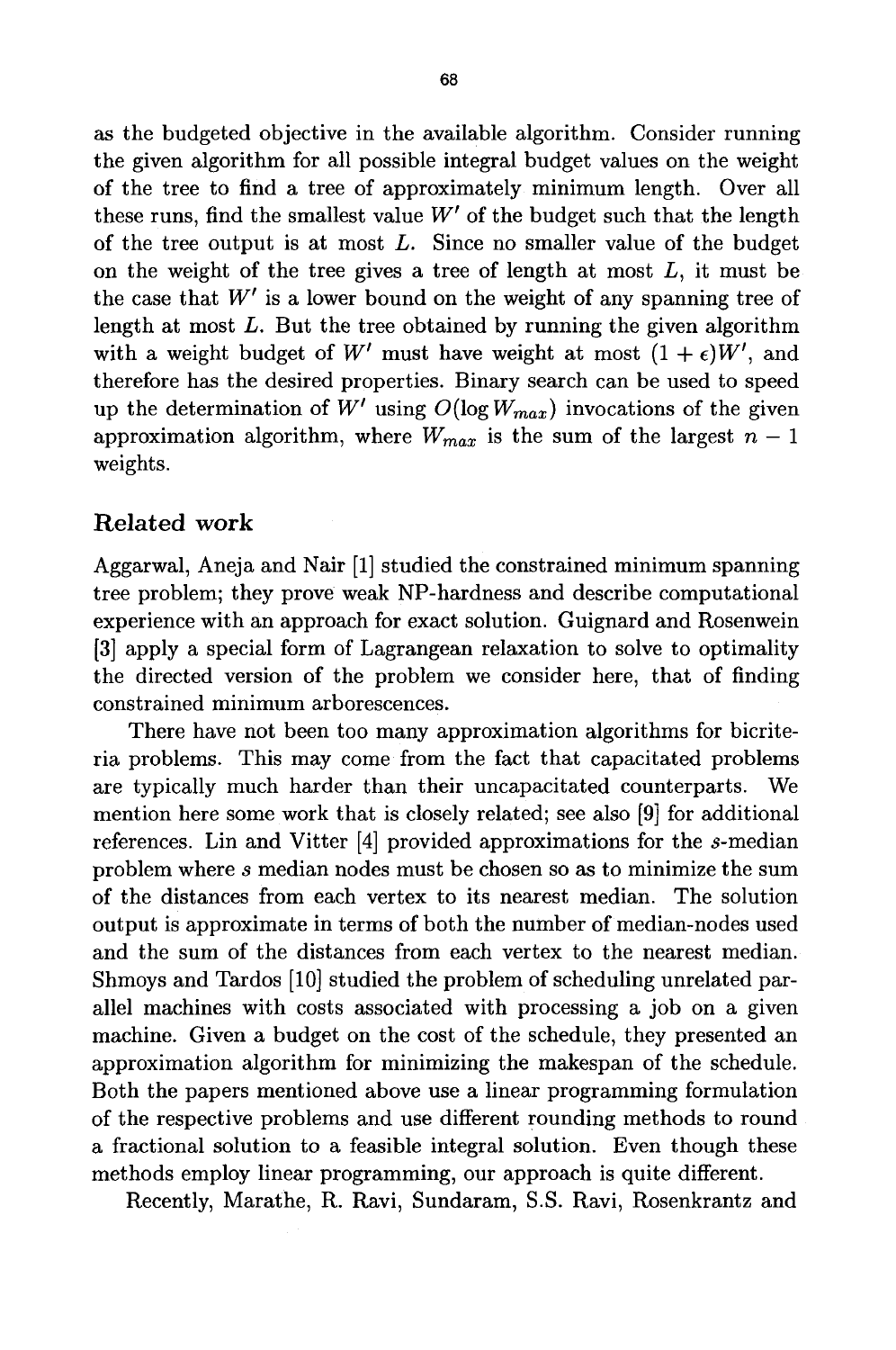Hunt studied several bicriteria network design problems in [5]. They presented a (2, 2)-approximation algorithm for the constrained minimum spanning tree problem using a parametric search method combined with a cost-scaling technique. Their method also yields approximation algorithms for several bicriteria problems for which the two criteria are similar, i.e. both the objectives are of the same type but only differ in the cost function based on which they are computed. The constrained minimum spanning tree problem is such an example. Theorem 1.2 is an improvement of the result in [5] in two ways: the performance ratio is better, and the algorithm we present is strongly polynomial and does not depend on the magnitude of the costs assigned to edges. The method in [5] uses a cost-scaling approach and hence the running time depends on the magnitudes of the costs.

In the next section, we review Lagrangean relaxation as applied to our problem. Then we present the approximation algorithm in Section 3, and describe a fast implementation in Section 4.

## **2 Lagrangean relaxation**

 $(IP)$ 

Lagrangean relaxation is a classical technique to get rid of a set of "hard" constraints in an optimization problem. This gives lower bounds (for minimization problems) on the optimum value. We refer the reader to Nemhauser and Wolsey [7] for a discussion of the method. In this section, we consider the application of Lagrangean relaxation to the constrained minimum spanning tree problem. In a subsequent section, we will show how to derive from this Lagrangean relaxation a spanning tree of approximately minimum length and weight.

Given a graph  $G = (V, E)$ , let S denote the set of incidence vectors of spanning trees of G. The constrained minimum spanning tree problem can be formulated by the following optimization problem:

$$
W = \text{Min} \sum_{e \in E} w_e x_e
$$
  
subject to:  

$$
x \in S
$$

$$
\sum_{e \in E} l_e x_e \le L.
$$

$$
(1)
$$

Considering the budget constraint (1) as the complicating constraint, we can obtain a lower bound on the optimum value  $W$  by dualizing it and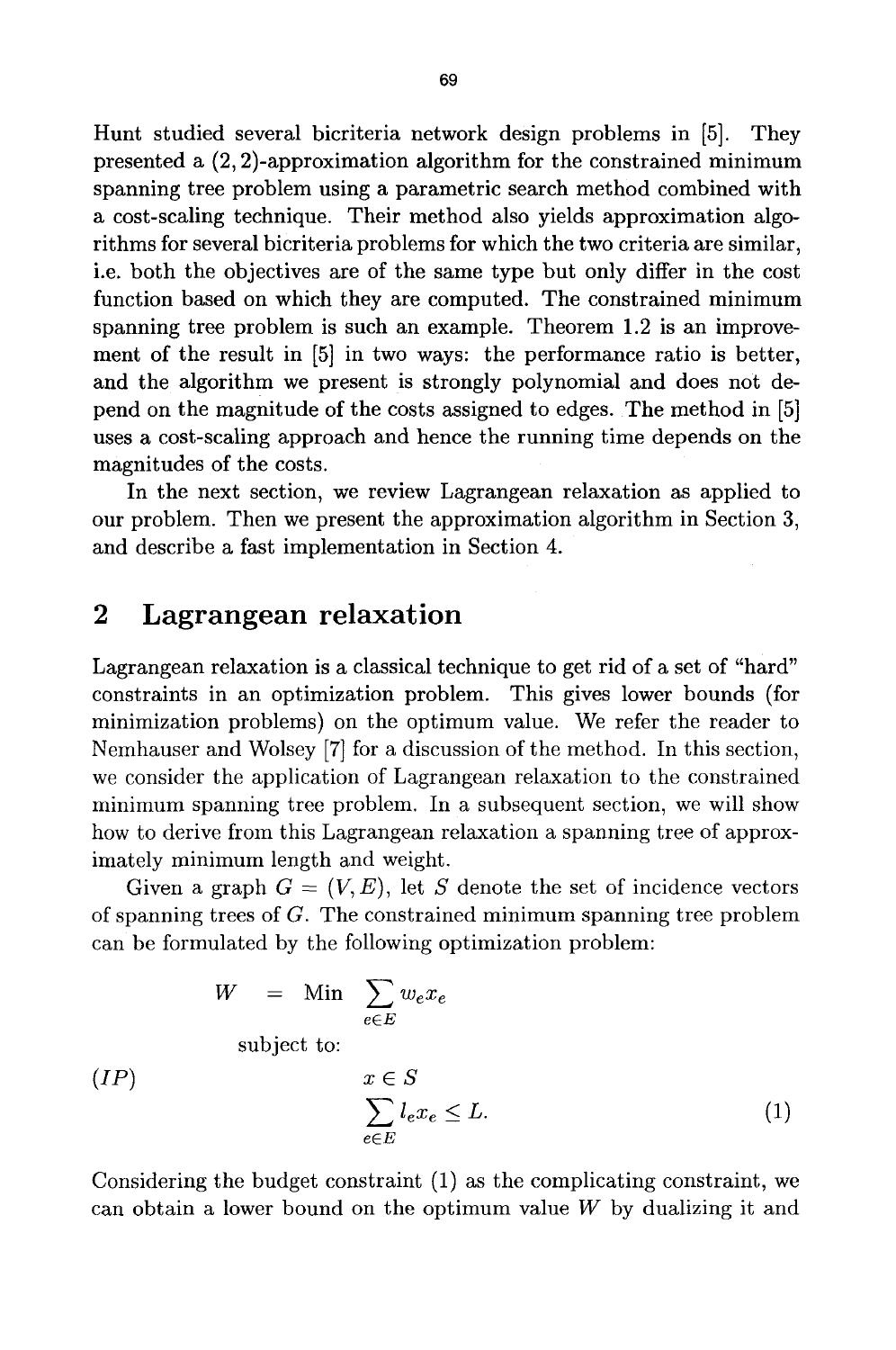considering for any  $z \geq 0$  the following minimum spanning tree problem:

$$
l(z) = \text{Min} \sum_{e \in E} (w_e + z l_e) x_e - zL
$$
  
subject to:

 $(P_z)$   $x \in S$ .

The value  $l(z)$  is clearly a lower bound on W since any spanning tree which satisfies the budget constraint would give an objective function value in  $(P_z)$  no higher than in *(IP)*. We observe that  $(P_z)$  is simply a minimum spanning tree problem with respect to the costs  $c_e = w_e + z l_e$ . In order to get the best lower bound on  $W$ , we can maximize  $l(z)$  over all  $z \geq 0$  to obtain:

$$
LR = \text{Max}_{z \geq 0} l(z).
$$

We let  $z^*$  denote the value of z which maximizes  $l(z)$ , and let  $c_e^*$  =  $w_e + z^* l_e$ . It is well-known and easy to see that  $l(z)$  is concave and piecewise linear. For an illustration, see Figure 1.



Figure 1: The plot of  $l(z)$  as z varies. Every spanning tree of weight  $w(T)$  and length  $l(T)$  corresponds to a line with intercept  $w(T)$  and slope  $l(T) - L$ . The plot above is the lower envelope of the lines corresponding to all spanning trees in the graph.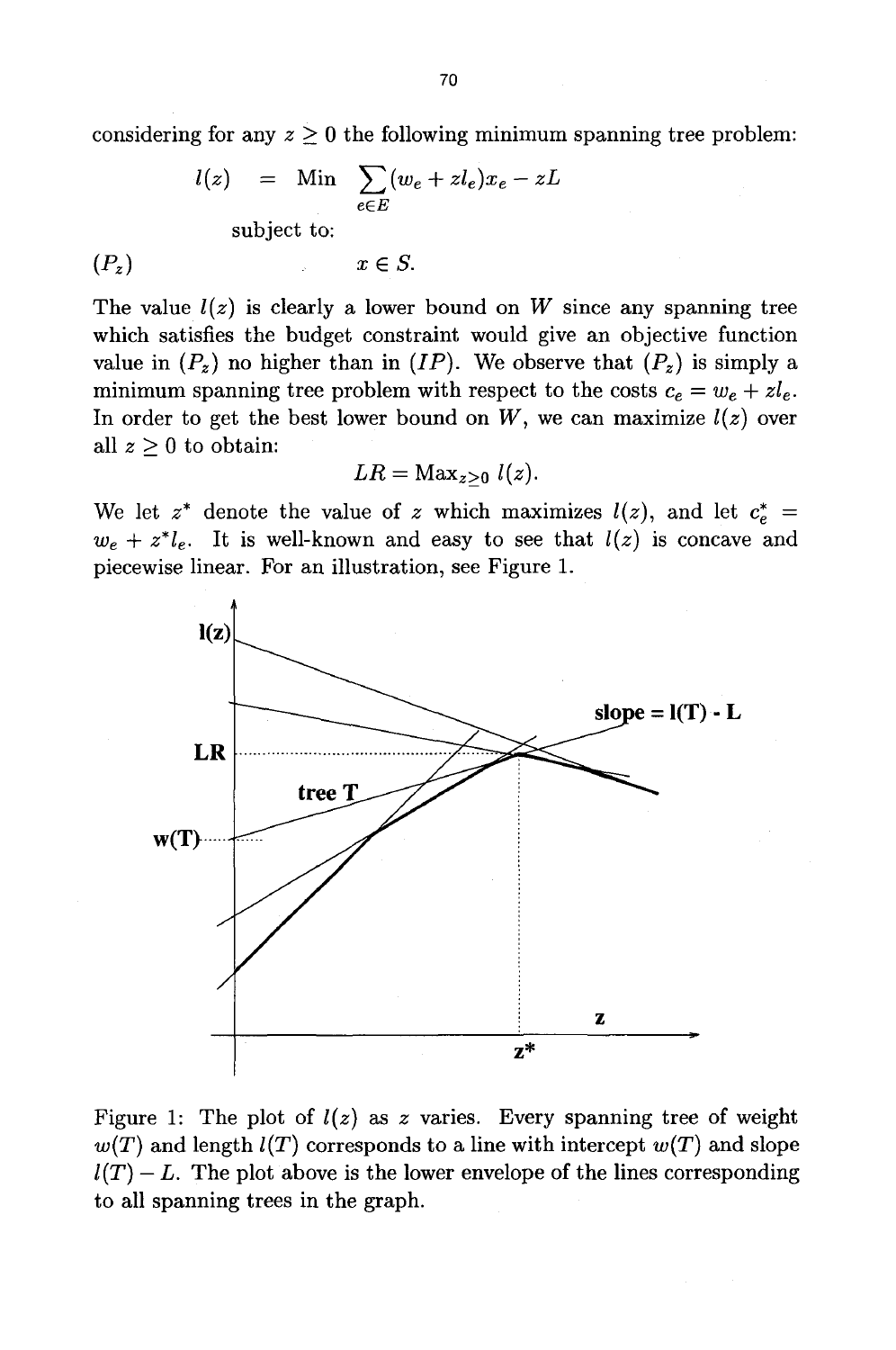### **3 The approximation algorithm**

Our algorithm is based on solving the Lagrangean relaxation and deriving a good spanning tree out of it. Our main result will follow from the following theorem.

**Theorem 3.1 Let O denote the set of spanning trees of minimum cost**  with respect to  $c^*$ . There exists a spanning tree  $T \in \mathcal{O}$  of weight at most  $LR \leq W$  and of length less than  $L + l_{max}$  where  $l_{max} = \max_{e \in E} l_e$ .

### **Proof of Theorem** 3.1:

The weight  $w(T)$  of any tree T in  $\mathcal O$  is equal to

$$
w(T) = [w(T) + zl(T) - zL] - z(l(T) - L) = LR - z(l(T) - L),
$$

and therefore is at most *LR* if and only if  $l(T) \geq L$ .

We start by establishing a well-known and simple property of  $\mathcal{O}$ . If we consider  $z = z^* + \epsilon$  or  $z = z^* - \epsilon$  for an arbitrarily small  $\epsilon > 0$ , the optimum spanning trees with respect to  $w_e + z l_e$  must be contained in  $\mathcal{O}$ . This implies that  $\mathcal O$  must contain a spanning tree  $T<\infty$  of length at most L. If not, we would have that  $l(z^* + \epsilon) > l(z^*)$ , contradicting the optimality of  $z^*$ . Similarly, there must exist a spanning tree  $T$ > of length at least L in  $\mathcal{O}$ .

To derive the existence of a tree in  $\mathcal O$  of length between  $L$  and  $L+l_{max}$ , we use the adjacency relationship on the spanning tree polytope (the convex hull of incidence vectors of spanning trees) given in the following lemma. This adjacency relationship follows from the fact that forests of a graph define a matroid, the graphic matroid.

**Lemma 3.2** The spanning trees T and  $T'$  are adjacent on the spanning tree polytope if and only if they differ by a single edge swap, i.e. there exist  $e \in T$  and  $e' \in T'$  such that  $T-e=T'-e'$ .

By considering the optimum face of the spanning tree polytope induced by the spanning trees in  $\mathcal{O}$ , this lemma implies that if we have two optimum spanning trees  $T$  and  $T'$  then there must exist a sequence  $T = T_0, T_1, \ldots, T_k = T'$  of *optimum* spanning trees such that  $T_i$  and  $T_{i+1}$ are adjacent for  $i = 0, \ldots, k-1$ . If we take  $T = T_<$  and  $T' = T_>,$  we derive that there must exist two *adjacent* spanning trees  $T_i$  and  $T_{i+1}$  both in  $\mathcal O$  such that  $l(T_i) \leq L$  and  $l(T_{i+1}) \geq L$ . But  $T_i$  and  $T_{i+1}$  differ only in one edge swap. Thus  $l(T_{i+1}) = l(T_i) + l_{e_{i+1}} - l_{e_i} \leq l(T_i) + l_{max}$  where  $e_i \in T_i - T_{i+1}$  and  $e_{i+1} \in T_{i+1} - T_i$ . This shows that  $T_{i+1}$  has length at least L and less than  $L + l_{max}$ , completing the proof.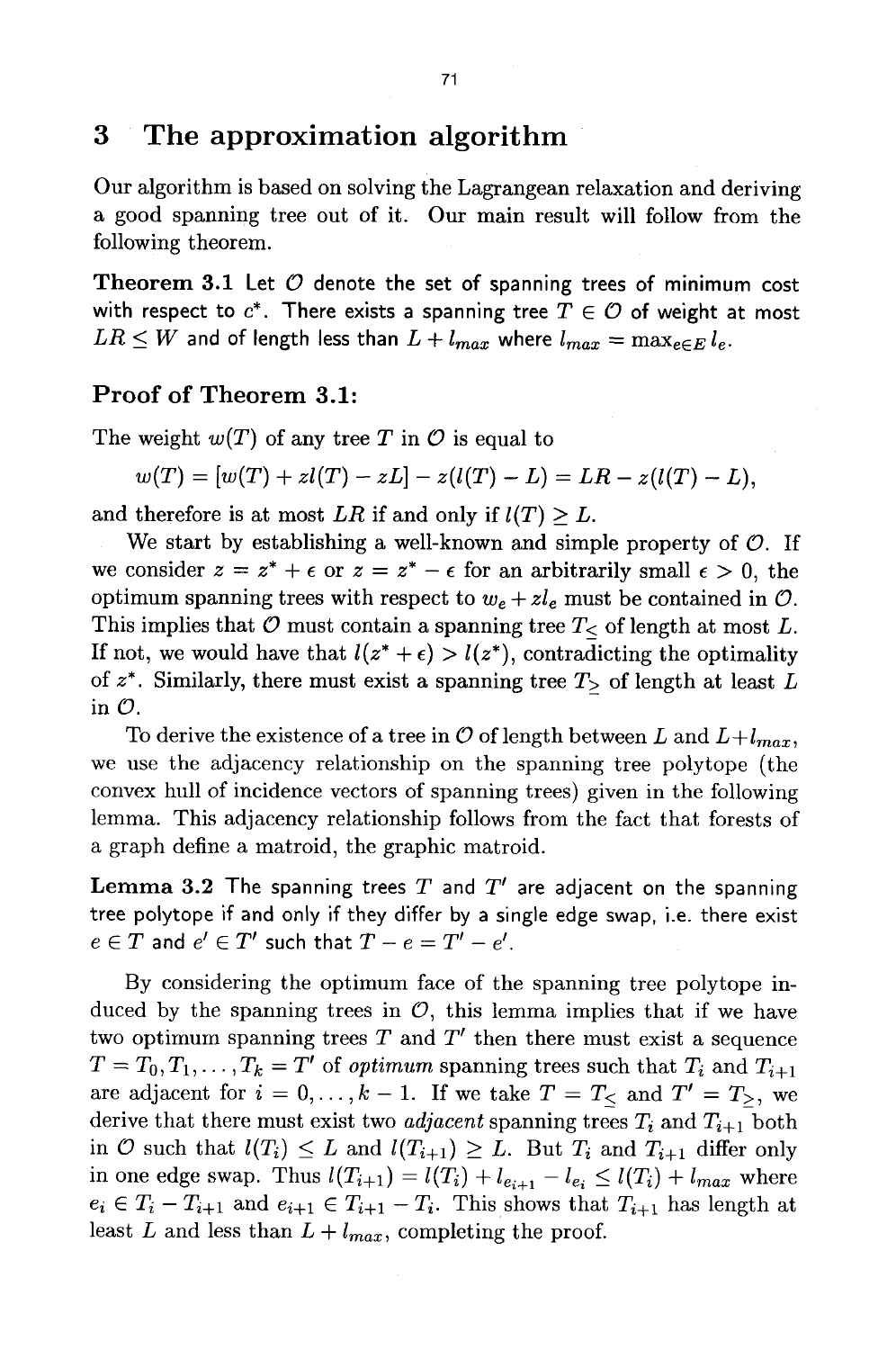#### 3.1 High-level algorithm and its performance guarantee

Theorem 3.1 and its proof motivates the following algorithm. First of all, observe that we can assume without loss of generality that  $l_e \leq L$  for all edges e in G. Edges that have higher values of  $l_e$  would never be included in a feasible solution and therefore can be discarded. Then, compute the value  $z^*$  solving the Lagrangean relaxation. Among all optimum trees for the cost function  $c_e = w_e + z^* l_e$ , find one that satisfies the conditions of Theorem 3.1. Because we have pruned all edges with  $l_e > L$ , we have that  $l_{max} \leq L$  and, as a result, the tree output has weight at most  $LR \leq W$ and length at most  $2L$ . Therefore, this constitutes a  $(2, 1)$ -approximation algorithm, provided we can implement the various steps of the algorithm.

### **4 Implementation**

In this section, we show that the  $(2, 1)$ -approximation algorithm can be implemented in almost linear time. In particular, we sketch an implementation that runs in time  $O(m \log^2 n + n \log^3 n)$ , where  $m = |E|$  and  $n = |V|$ .

#### 4.1 Solving the Lagrangean relaxation

In order to compute the value  $z^*$ , we use an algorithm of Meggido [6]. We briefly summarize his elegant method here.

For any value of z, we can compute a minimum spanning tree with respect to  $c = w + zl$ . We can also easily determine if  $z < z^*$ ,  $z = z^*$ or  $z > z^*$ . For this purpose, among all optimum trees with respect to c, we can find the two trees  $T_{min}$  and  $T_{max}$  which have smallest and largest length. This can be done by using a lexicographic ordering of the edges instead of the ordering induced by  $c$ ; for example, to compute  $T_{min}$ , we use the ordering  $(c_e, l_e) < (c_f, l_f)$  if  $c_e < c_f$  or if  $c_e = c_f$  and  $l_e < l_f$ . Then  $z < z^*$  if  $l(T_{min}) > L$ ,  $z > z^*$  if  $l(T_{max}) < L$ , and z is (a possible value for)  $z^*$  otherwise.

Meggido's approach is the following. Suppose we try to find an optimum tree for the value  $z^*$ , without knowing  $z^*$ . For this purpose, we would like to sort the edges with respect to their costs at  $z^*$ . Given two edges e and f, we can determine if  $c_e^* < c_f^*$ ,  $c_e^* = c_f^*$  or  $c_e^* > c_f^*$  without actually knowing z\*! Indeed, we only need to determine the breakpoint, say  $z_{ef}$ , of the two linear functions  $c_e$  and  $c_f$  as a function of z and determine if  $z_{ef} < z^*$ ,  $z_{ef} = z^*$  or  $z_{ef} > z^*$ . This can be done by two minimum spanning tree computations (to determine  $T_{min}$  and  $T_{max}$ ) at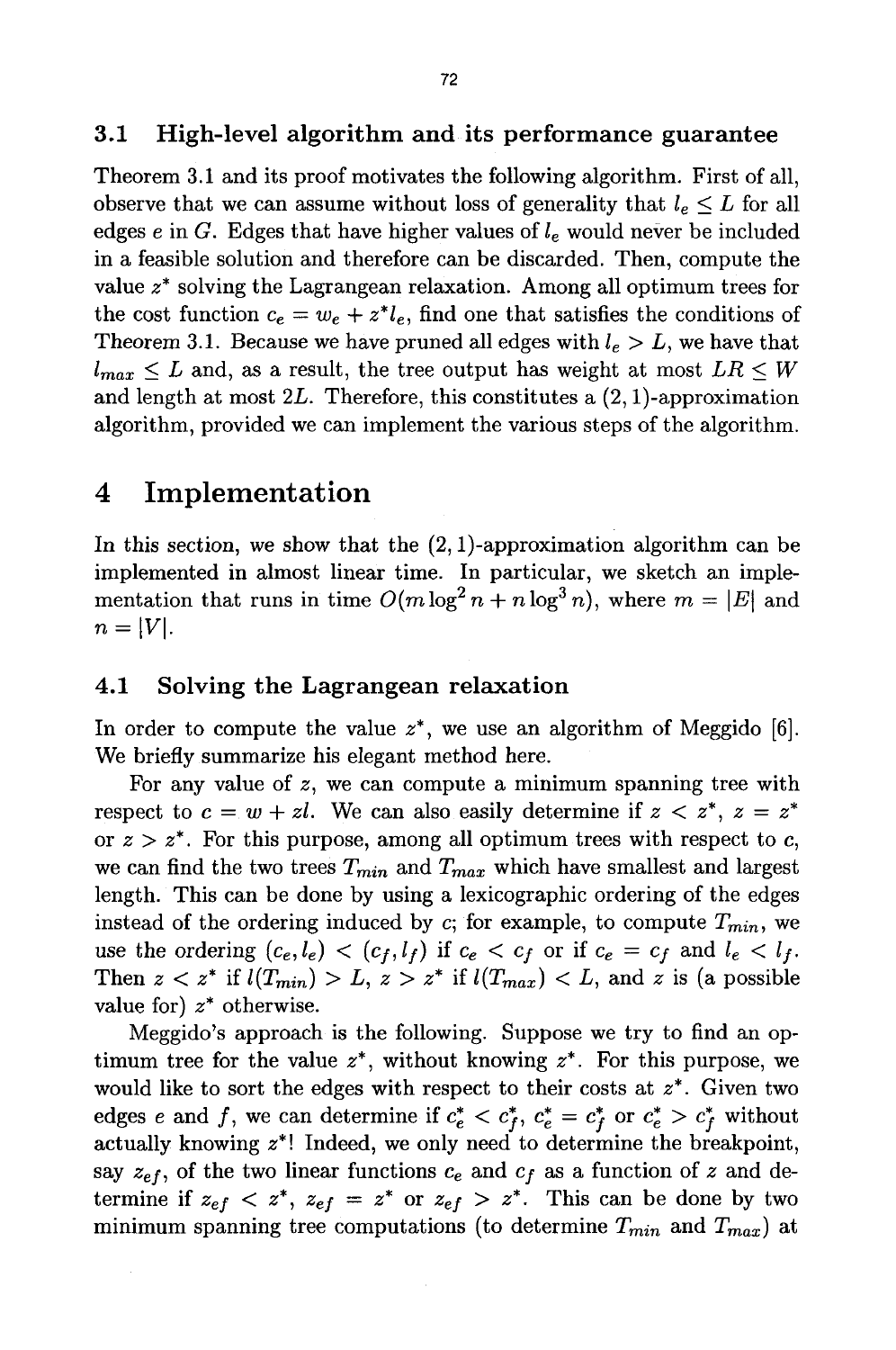the value  $z_{ef}$ . Therefore, if we use an algorithm which makes  $O(m \log m)$ comparisons to determine the ordering of the costs at  $z^*$ , we will be able to determine  $z^*$  by  $O(m \log m)$  minimum spanning tree computations.

However, Meggido proposed to do this much more efficiently. Instead of using a serial sorting algorithm, we can use a parallel sorting algorithm which takes say  $O(\log m)$  rounds and in each round make  $O(m \log m)$  comparisons [8]. The advantage is that in any round the  $O(m \log m)$  breakpoints can be computed in advance, then sorted (this is not even necessary), and then one can use binary search to determine where  $z^*$  lies compared to all these breakpoints by doing only  $O(\log(m \log m)) = O(\log m)$  minimum spanning tree computations. Over all rounds, this algorithm therefore makes  $O(\log^2 m)$  minimum spanning tree computations. If we use the fastest MST algorithm available [2], this results in a total running time of  $O(m \log^2 n + n \log^3 n)$ .

### **4.2 Finding a tree satisfying the conditions of Theorem 3.1**

The second part of the implementation is how to find the tree whose existence is claimed in Theorem 3.1, once  $z^*$  is known. The algorithm described in the previous section not only gives  $z^*$  but also produces two trees  $T_{min}$  and  $T_{max}$  which are optimum for  $z^*$  and such that  $l(T_{min}) \leq L$ and  $l(T_{max}) \geq L$ .

Following the proof of Theorem 3.1, we need to compute a sequence of optimum trees  $T_{min} = T_0, T_1, \cdots, T_k = T_{max}$  such that  $T_i$  and  $T_{i+1}$  are adjacent  $(i = 0, \dots, k-1)$  and simply return the first tree of the sequence whose length is at least  $L$ . To compute the sequence, we simply repeatedly swap an edge  $e$  in  $T_{max}$  but not in the current tree with a maximum cost edge not in  $T_{max}$  but on the cycle closed by  $e$ . This sequence will therefore end in  $k = |T_{max} - T_{min}| \leq n - 1$  steps.

If we were to implement each swap naively, this would take  $O(n)$  time per swap, for a total running time of  $O(n^2)$ . However, using dynamic trees [11], Sleator and Tarjan show how to make this series of  $O(n)$  swaps in  $O(n \log n)$  time.

Summarizing, the (2, 1)-approximation algorithm can be implemented in  $O(m \log^2 n + n \log^3 n)$  time.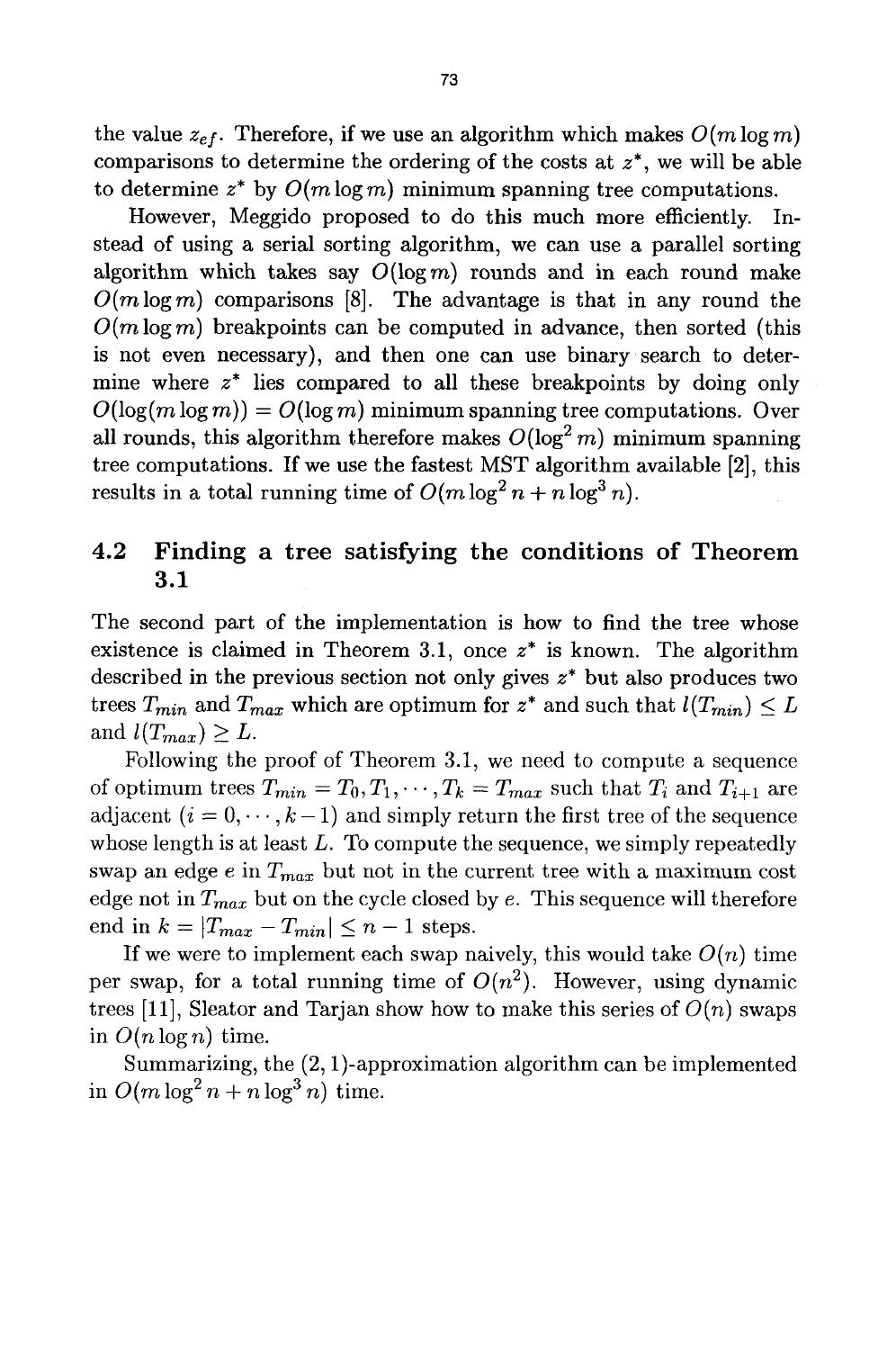## **5 A polynomial-time approximation scheme**

The (2, 1)-approximation algorithm can be turned into a PTAS by modifying the initial edge-pruning rule in the algorithm. Earlier, we pruned all edges with length greater then  $L$  since no such edge would be used in any feasible solution. The approximation guarantee of  $2L$  on the length of the solution then followed from Theorem 3.1. To reduce this ratio, we could prune away all edges whose length is greater than  $\epsilon L$  for some fixed  $\epsilon > 0$ . Then  $l_{max}$  would be at most  $\epsilon L$ , resulting in a final tree of length at most  $(1 + \epsilon)L$ . However, we may discard edges that could possibly be used in an optimal solution. The key observation is that at most  $\frac{1}{6}$ of the pruned edges can be used in any optimal solution, and there are only  $O(n^{O(\frac{1}{\epsilon})})$  choices of subsets of pruned edges that may occur in any optimal solution. For each one of these polynomially many choices, we include the chosen edges in the tree, shrink the connected components, and run our algorithm on the resulting graph with a budget value of L minus the length of the chosen edges. The solution output is the tree with minimum weight among all the trees over all the choices (note that all these trees have length at most  $(1 + \epsilon)L$ ). The proof that the weight of the tree output is at most the optimum value  $W$  is completed by considering the running of the algorithm for the same choice of the chosen edges as in some optimal solution of the constrained minimum spanning tree problem. This completes the proof of Theorem 1.2.

Acknowledgements Thanks to Philip Klein and David Williamson for discussions that led to this line of work.

## **References**

- [1] V. Aggarwal, Y. Aneja and K. Nair, "Minimal spanning tree subject to a side constraint," *Comput. Operations Res.* 9, 287-296 (1982).
- **[2]**  T.H. Cormen, C.E. Leiserson, and R.L. Rivest, *Introduction to algorithms,* McGraw Hill (1990).
- **[3]**  M. Guignard and M.B. Rosenwein, "An application of Lagrangean decomposition to the resource-constrained minimum weighted arborescence problem," *Networks* 20, 345-359 (1990).
- [4] J.-H. Lin and J.S. Vitter, "e-approximations with minimum packing constraint violation," Proceedings of the 24th Annual ACM Sympo*sium on the Theory of Computing,* 771-782 (1992).